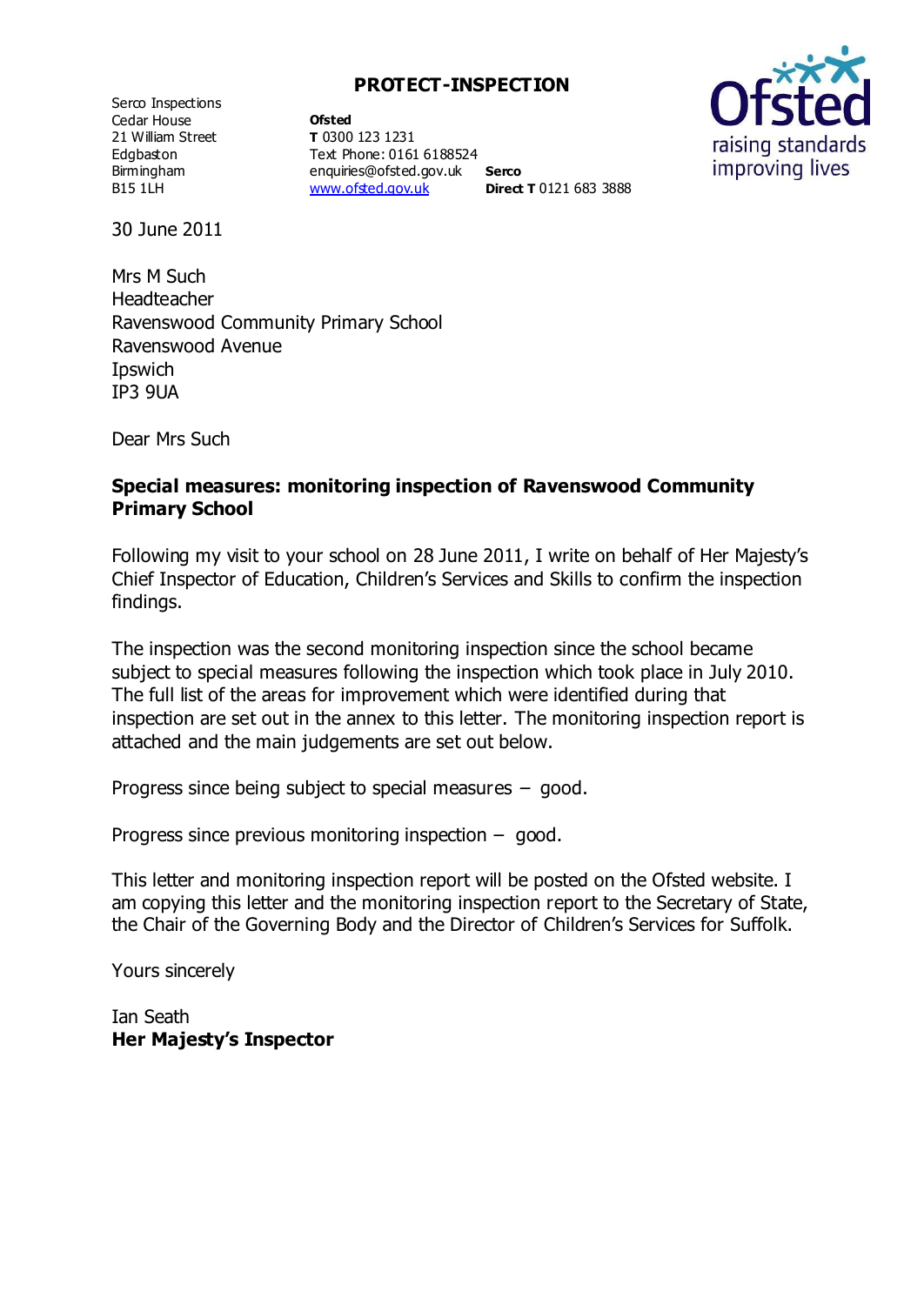

# **Annex**

### **The areas for improvement identified during the inspection which took place in July 2010**

- Improve pupils' attainment and progress by raising the quality of teaching to ensure that, by the end of the summer term 2011:
	- activities in lessons more closely match the full range of pupils' individual needs
	- lessons are conducted at a good pace to maintain pupils' interest and motivation
	- additional support is deployed more effectively during lessons
	- pupils' progress is assessed more rigorously during lessons to identify and address misconceptions
	- pupils' work is marked more regularly and helpful comments provided so that pupils can improve.
- Extend pupils' involvement in their learning by December 2010 by:
	- reviewing progress towards their targets more regularly
	- involving pupils more effectively in the review of their targets.
- Improve the leadership and management of the school by December 2010 by:
	- providing a stronger lead and clearer direction for staff to secure more rapid improvement
	- taking robust action to address weaknesses in teaching
	- raising teachers' expectations of pupils
	- improving the accuracy of the assessment of pupils' work
	- improving the accuracy of the evaluation of the school's performance compared with schools nationally.

## **Special measures: monitoring of Ravenswood Community Primary School**

### **Report from the second monitoring inspection on 28 June 2011**

### **Evidence**

Inspectors observed the school's work, scrutinised documents and met with the headteacher and other leaders, pupils, a group of governors and representatives from the local authority. All classes were observed.

## **Context**

The governing body has remained largely as it was at the last monitoring visit. Two new teaching appointments have been made.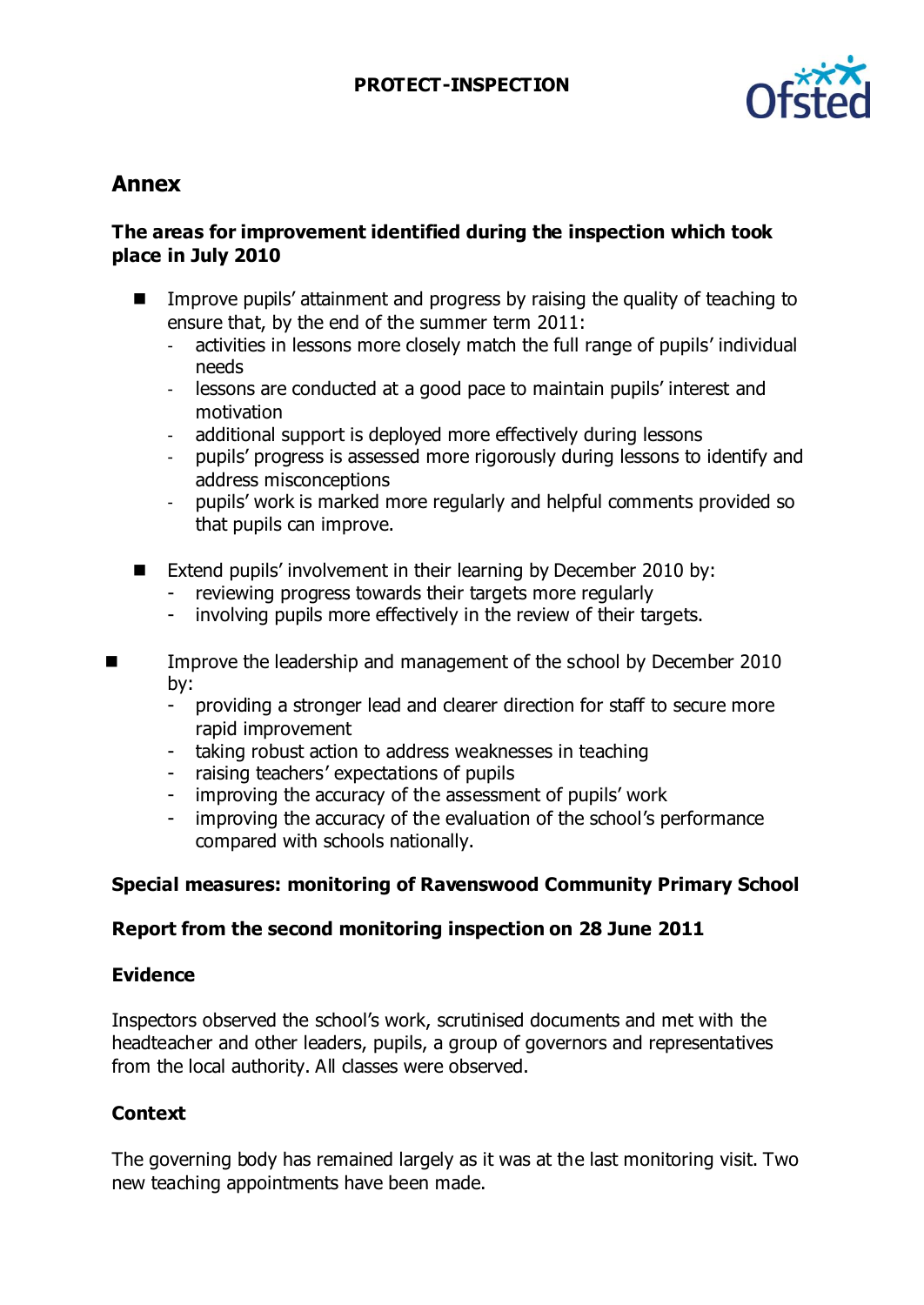

## **Pupils' achievement and the extent to which they enjoy their learning**

Improvements evident at the last monitoring visit have gained pace. Across all year groups, pupils now make progress that is better than expected. A significant proportion of pupils are at least two terms ahead of national expectations. These further improvements are building on an improving trend that has been evident for the last three years. Standards were low at the last inspection. However they are now close to national averages and, for some, they are higher. For example, the proportion of boys achieving expected levels in reading is above the national average.

Boys are now making better progress and attaining higher standards than girls. This is a reversal of the trend of recent years. Those with low prior attainment make the highest progress because their needs are well understood and catered for by the school. Those with special educational needs and/or disabilities continue to make good progress, as do other groups.

Classroom observations confirm rising progress and standards. The use of assessment is now systematic and accurate. This is instrumental in identifying the needs of all pupils especially those who need more support in class. A good start has been made to increase the challenge given to the most able, for example by designating time for teachers to devote to them in class and by carefully structuring questioning to be more demanding. However, the extent to which this is seen in class is uneven across the school. When lessons are planned to enable independent learning, this skill develops well.

Progress since the last monitoring inspection on the areas for improvement:

**If** improve pupils' attainment and progress by raising the quality of teaching – good.

### **The effectiveness of provision**

Improvements in the effectiveness of provision have resulted in marked improvements in the achievement of pupils and the standards that they reach. The assessment of attainment and the subsequent evaluation of progress are now wellembedded across the school. All pupils are given targets that are challenging and that they understand. In class, attainment data are used well to structure learning. Teachers' questioning effectively checks what pupils have learned and often challenges pupils. Planning has improved and the roles of teaching assistants in class are well-organised to give support to those who need it.

Teaching and learning have improved since the last monitoring visit. The proportion of classes demonstrating good teaching has increased. Marking has improved as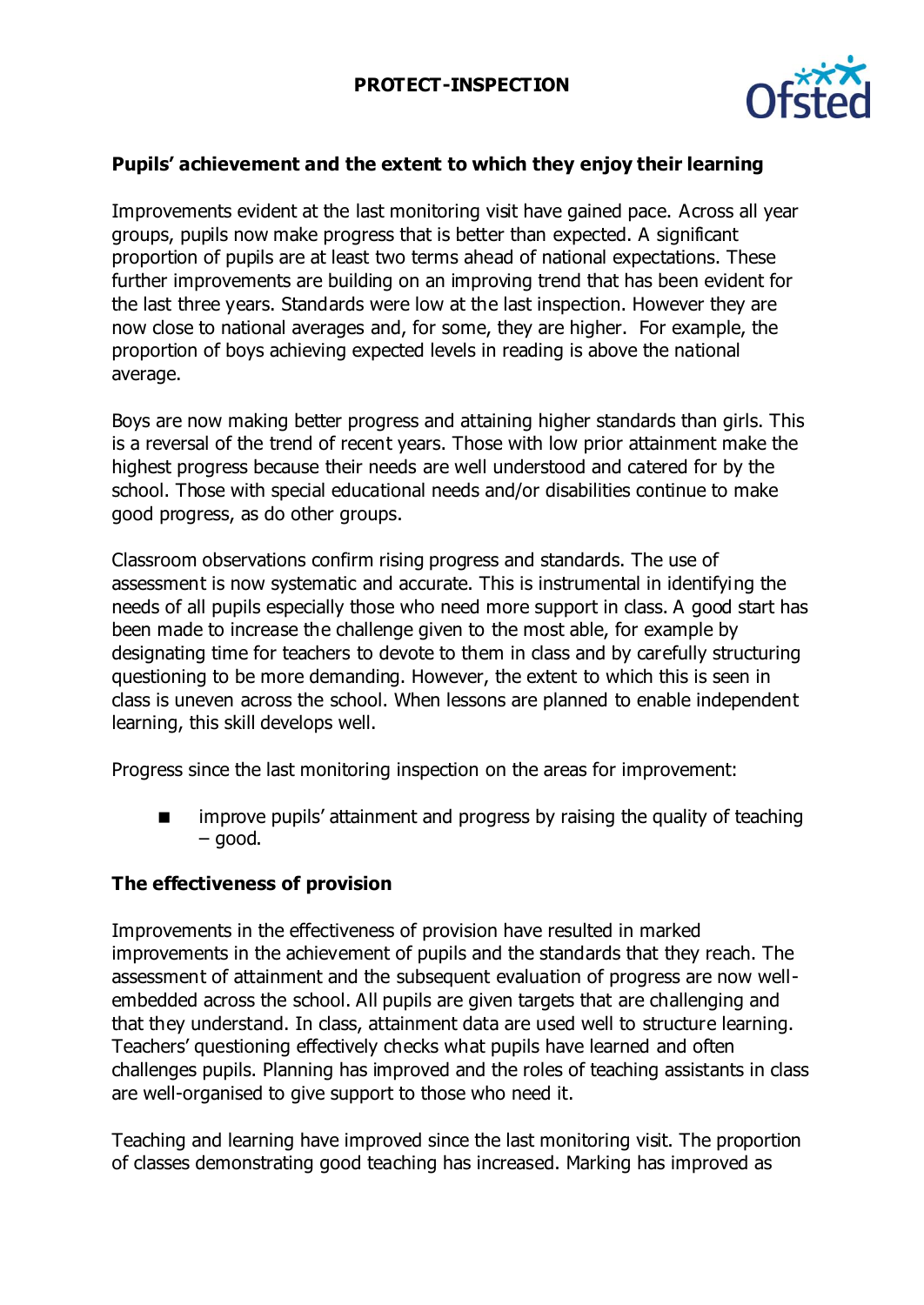

teachers implement the new marking and homework policy. This, together with other aspects of provision, is closely monitored by the school. As at the last monitoring visit, written comments are helpful and comprehensive.

Care, guidance and support are effective. Pupils' needs are well-evaluated and support is provided promptly. Intervention is well-organised and effective. Behaviour in class and around the school is calm and ordered. There are no exclusions.

Progress since the last monitoring inspection on the areas for improvement:

extend pupils' involvement in their learning – good.

### **The effectiveness of leadership and management**

Weaknesses identified at the last inspection are being tackled very effectively. The need for improvement is now understood by all, and the school is becoming increasingly aspirational for its pupils. It has met its targets for this year. Improvement plans are precise, sensible, and progress is carefully monitored by managers and the governing body. Self-assessment is realistic, recognising the improvements that need to be made, as well as the school's strengths.

Good practice is increasingly identified and shared. Priorities identified at the last monitoring visit have been incorporated into action plans and have been tackled. As a consequence, performance management is now more challenging, with measurable targets for pupils' performance. This is helped by reliable assessment that is now producing good performance data. Much professional development has been undertaken by staff at all levels. The school's lesson observation system has been modified so that it now pays good attention to learning and its outcomes are incorporated into performance management. School leaders have a good understanding of the quality of teaching and learning.

As noted at the last monitoring visit, the governing body has a number of new members. They bring many strengths to the school and are challenging performance increasingly well. Training on data evaluation has been undertaken, and this has enabled a more informed approach to target setting. For example, the establishment of a new performance and attainment committee has enabled the governing body to increasingly evaluate all aspects of teaching, learning, attainment and progress.

Progress since the last monitoring inspection on the areas for improvement:

improve the leadership and management of the school – good.

### **External support**